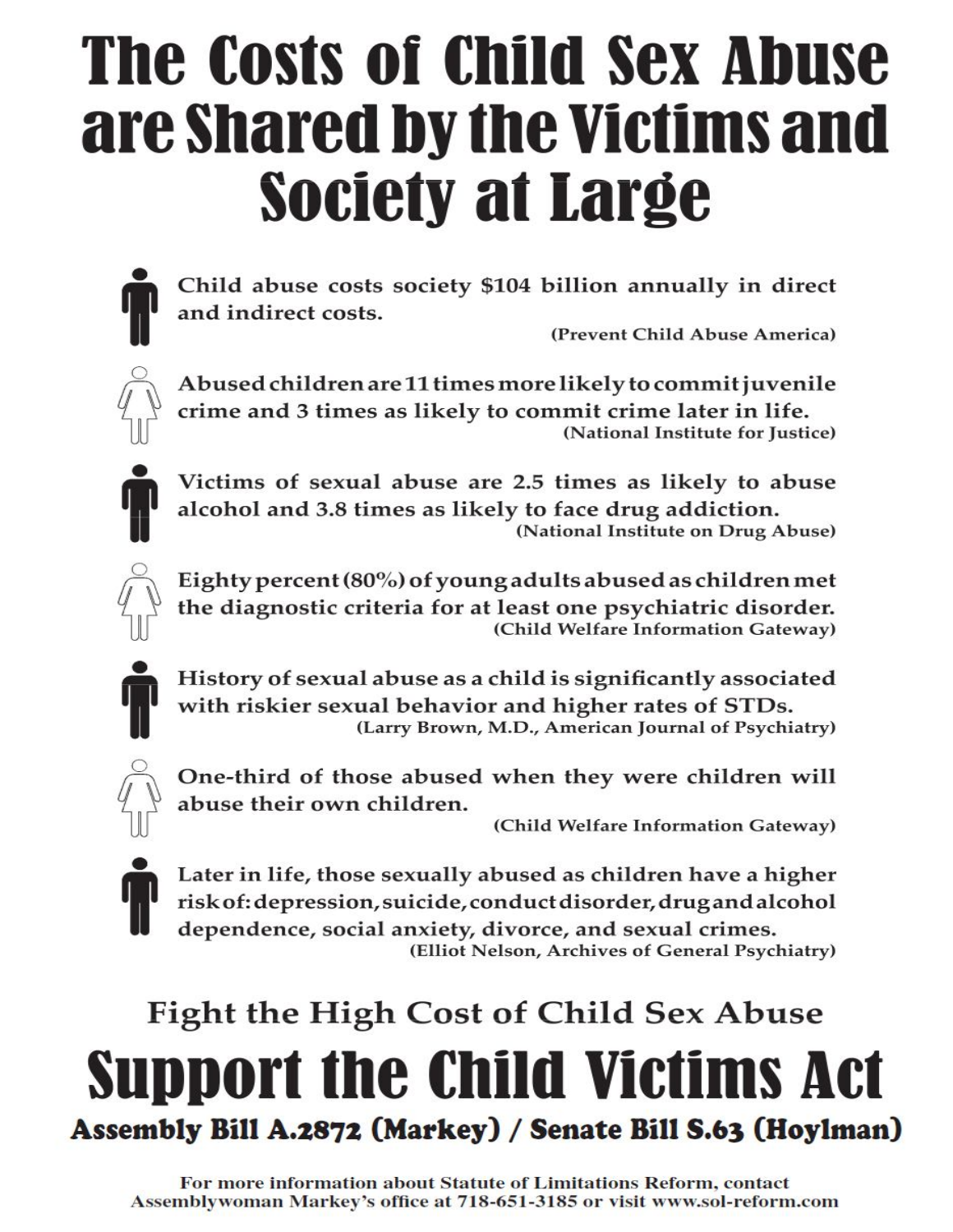# Child Sex Abuse Is More Prevalent Than We Would Like to Believe.

## It is estimated that 1 in 5 men and 1 in 4 women were sexually abused as children.

The median age for victims is 9.9 for boys and 9.6 for girls.

The U.S. Department of Health and Human Services statistics indicate that 50% of child sex abuse occurs before the age of 7.

"Stranger-Danger" as the major perpetrator is a myth. Ninety-five percent (95%) of those abused know their abuser.

The National Institute of Mental Health has found that the typical child sex offender abuses an average of 117 children, most of whom are not able to report their abuse.

**Immediate Action is Needed to Allow Victims** to Come Forward, Identify Their Abuser, and **Break the Cycle of Abuse.** 

## **Support the Child Victims Act** Assembly Bill A.2872 (Markey) / Senate Bill S.63 (Hoylman)

For more information about Statute of Limitations Reform, contact Assemblywoman Markey's office at 718-651-3185 or visit www.sol-reform.com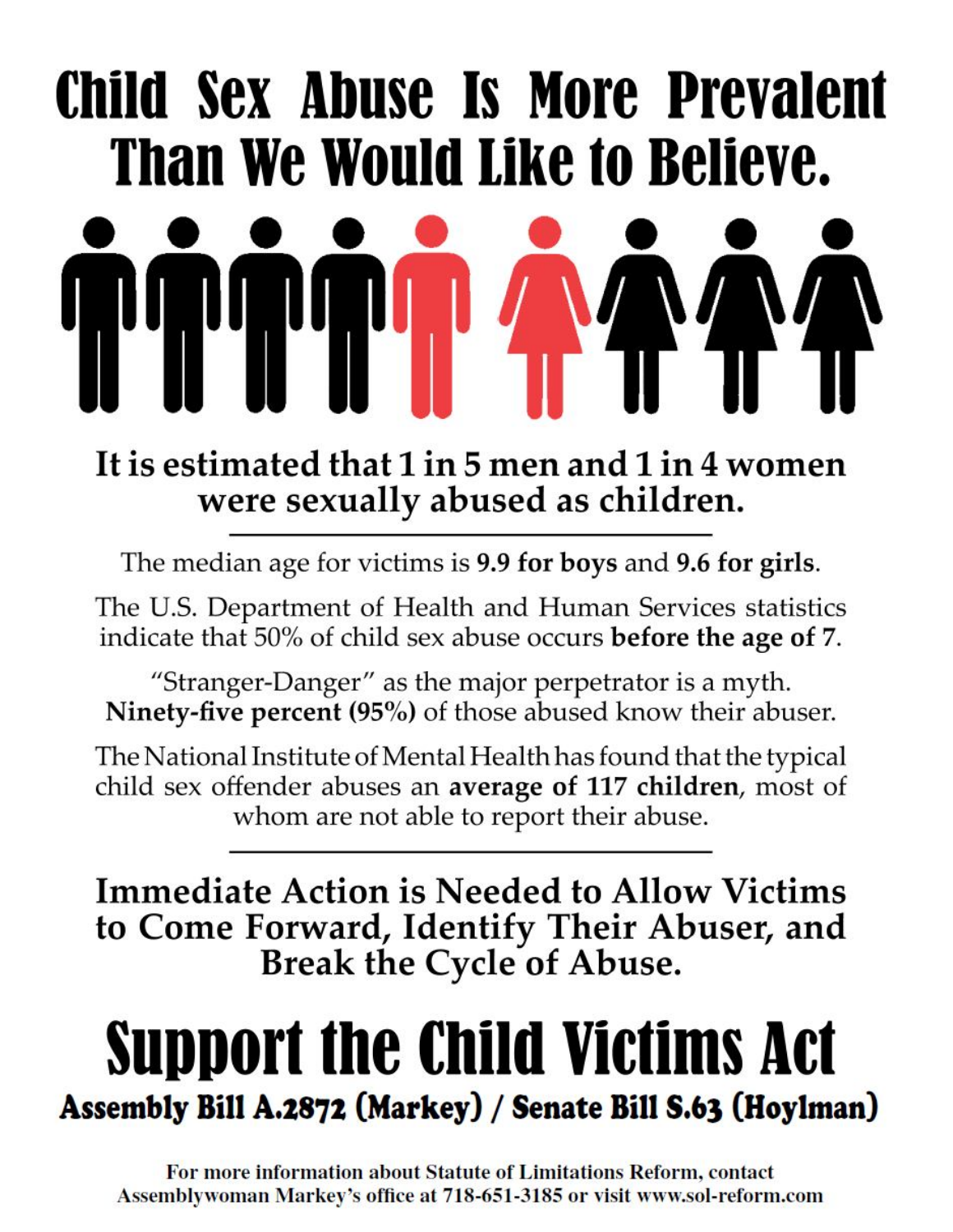### **A2872A, S63A – The Child Victims Act of New York**

*Amd S30.10, CP L; amd S208, add S3012-c, CPLR*

### SUMMARY OF PROVISIONS OF LEGISLATION

#### **PURPOSE**:

• The bill amends the Civil Practice Law and Rules to allow, under certain circumstances, the revival of previously time barred civil actions which alleged conduct representing the commission of certain sexual offenses committed against a child less than eighteen years of age.

#### **SUMMARY OF PROVISIONS**:

- All civil claims or causes of action brought by any person for physical, psychological or other injury or condition suffered as a result of conduct which would constitute a sexual offense against a child less than eighteen years of age, incest or the use of a child in a sexual performance **may be commenced at any time**.
- Every civil claim or cause of action brought by a person for physical, psychological, or other injury or condition suffered as a result of conduct which would constitute a sexual offense committed against a child less than 18 years of age, incest, or the use of a child in a sexual performance, which conduct was committed against a child less than 18 years of age, which is barred as of the effective date of this section because the applicable period of limitation has expired **is hereby revived, and action thereon may be commenced on or before one year after the effective date of this section.**
- In any such action in which the plaintiff is twenty-three years of age or older, or in which plaintiff seeks to revive a time-barred action, any motion to dismiss an action, or in opposition to a motion to dismiss an affirmative defense based upon laches or material impairment in the defense or investigation of such an action must be supported by a certificate of merit from a person with knowledge of the facts. Upon such motion, it shall be a defendant's burden to demonstrate same by a preponderance of the evidence, and the court shall consider whether plaintiff acted in good faith and with due diligence in pursuing the action.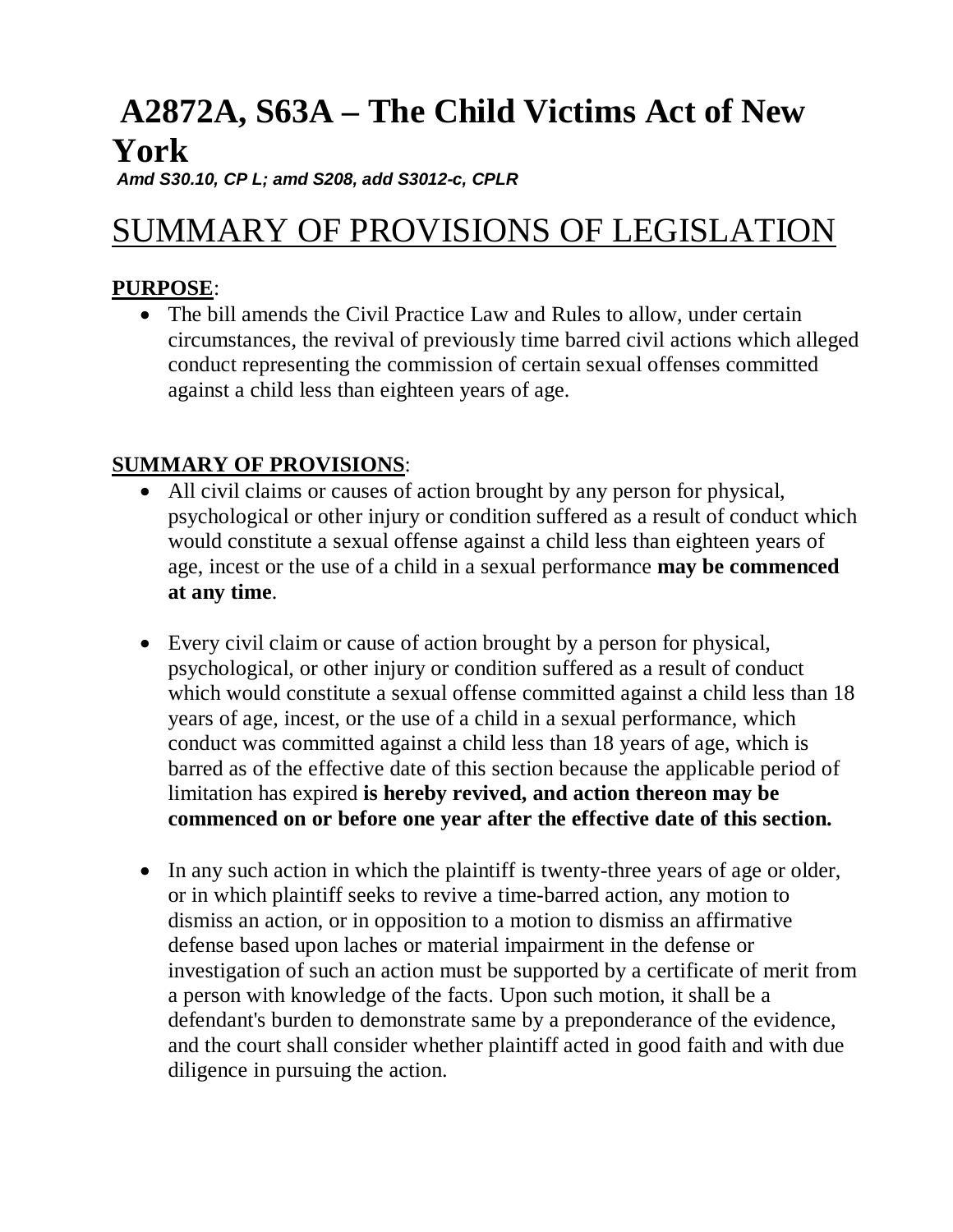#### **JUSTIFICATION**:

- The Syracuse University, Penn State University, and the Horace Mann school scandals have shown us that now more than ever we need to change how we view the statute of limitations in cases of child sexual abuse.
- Sex crimes, particularly those committed against children, are among the most heinous and deeply disturbing in our society. They are crimes that leave lifelong scars, multiple victims and require an all encompassing strategy to combat. **Victims of childhood sexual abuse do not come to terms with their abuse until well into adulthood. Under current law they have no recourse. By eliminating the statute of limitations on childhood sexual abuse cases victims can bring their claims regardless of whether or not DNA evidence is available.**
- By eliminating the statute of limitations in childhood sexual abuse cases, victims of these horrific crimes will get their day in court and be able to seek the justice they have been denied.

#### **EFFECTIVE DATE:** Immediately.

Assemblywoman Margaret Markey, 5/3/16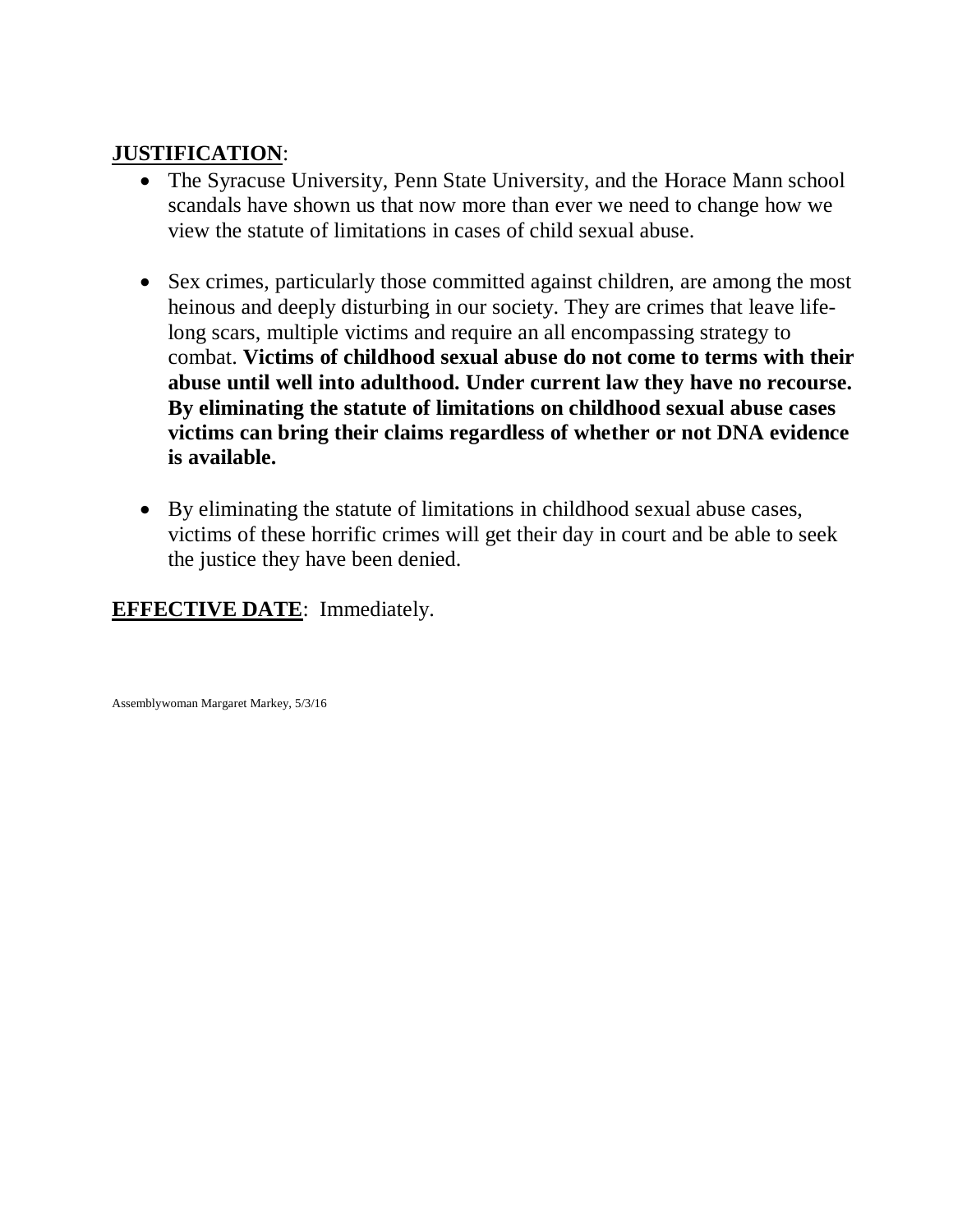## news from assemblywoman **MARGARET M. MARKEY** 30TH ASSEMBLY DISTRICT

### *7 Reasons Why Passage of the Child Victims' Act of New York is Important for New York*

*One in five children in America is a victim of childhood sexual abuse, most by family or family acquaintances or other people they trust and respect. The Child Victims' Act of New York (A2872A/S63A) will provide victims of abuse greater opportunity to have their day in court and will ensure that sexual predators are identified, stopped and punished.*

**1. Current law enables predators to avoid the consequences of their crimes**. Our state law currently enables predators to avoid the consequences of their crimes. Most victims of child sexual abuse are not able to report their abuse until they are well into adulthood. Predators now have an incentive to intimidate their victims, threaten witnesses, destroy evidence and "run out the clock" on their crimes to take advantage of the very short, arbitrary and archaic statutes of limitations. This bill will stop the predators as soon as the first victims are able to come forward. Since many predators still live and work in the State of New York their neighbors and employers will learn about their history of abusing children.

**2. The New York Child Victims Act gives extra time for those who are abused to come forward.** The Child Victims' Act of New York helps protect the vulnerable, exposes predators and heals victims by completely eliminating the civil statute of limitations for victims of child sexual abuse; present law unrealistically requires that a report of abuse must be made within five years after a victim reaches the age of 18. The Child Victims Act also creates a one-year "window" of time during which older adult survivors of childhood sexual abuse can bring a civil suit against the person who abused them as well as anyone who protected or covered for the predator, even if their previous statute of limitation has already expired.

**3. This one-year "window" makes it possible to expose predators who may still be active abusers.** The U.S. Department of Justice says that only 10% of predators are ever exposed. The "window" in my bill targets the other 90%. The majority of child victims aren't able to understand or report their abuse before they are well into adulthood. By that time the statute of limitations has expired for the vast majority of victims. The window will allow many older victims to expose their perpetrator and those who enabled him or her. It will give the victims justice that has been denied. We want to correct New York law to reflect the understandings of mental health professionals and bring the law up to the mental health standards of 2016.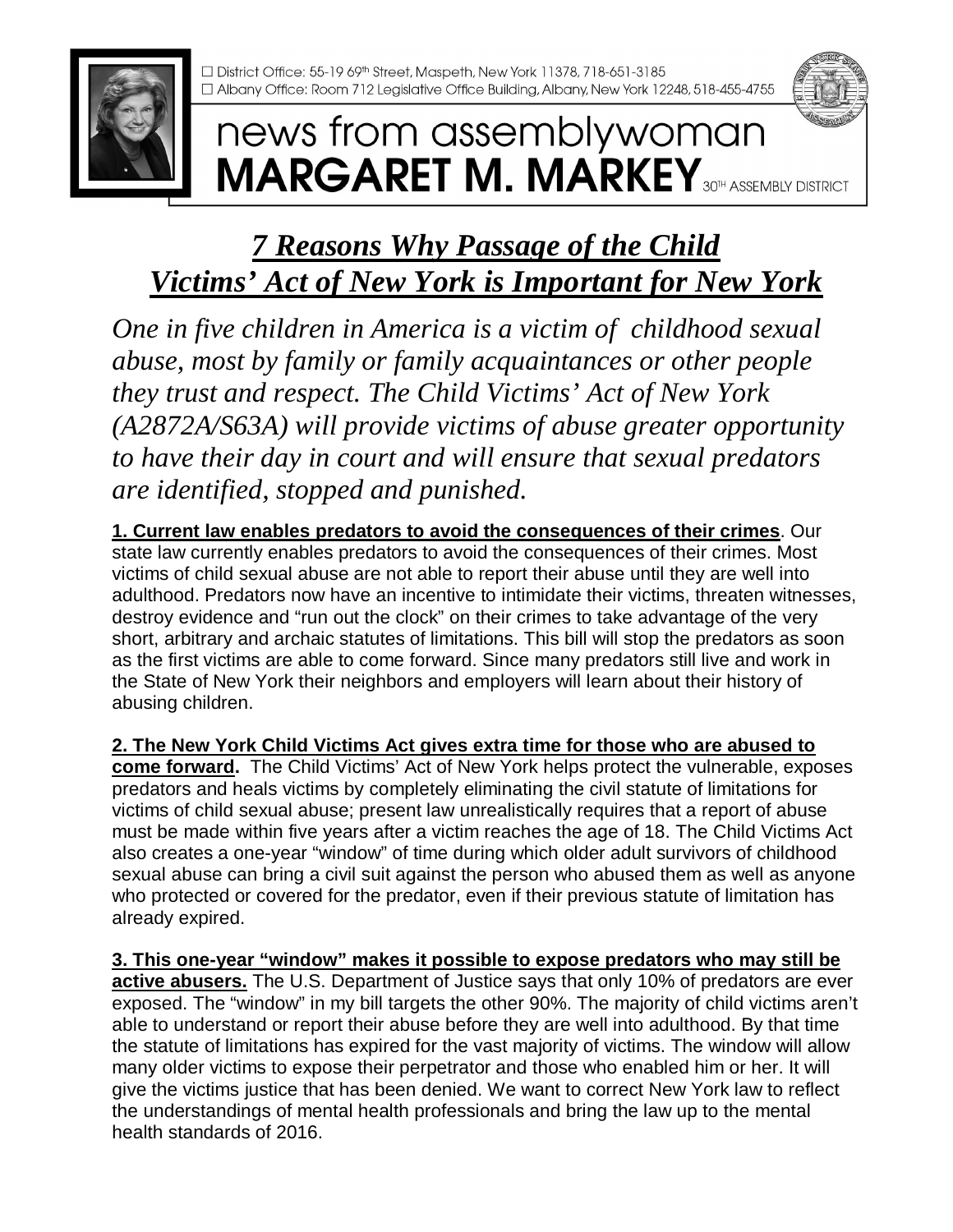#### **4. This bill does not unfairly target agencies, institutions and organizations as liable for**

**events that happened decades ago.** If the responsible organization did not have notice, (was not aware that the employee had previously molested a child, or had some type of information that would have raised concerns that he or she might abuse a child) the agency or organization cannot be held liable. An institution may be held liable only if they knew the predator had a history and did not take appropriate action. Even in cases where the perpetrator of abuse has died, the victims are still suffering and deserve justice. It is important that any non-profit organization, school, church or individual who knowingly hired and covered up the acts of an abuser be held accountable for its own wrongdoing.

**5. This bill will not lead to false allegations and swamp the courts.** False allegations are extremely rare. Defense lawyer Patrick Schlitz who has represented more than 500 priests accused of abuse told the New York Times that less than ten of those were 'false allegations.' That is less than 2%. In California, the nation's largest state, where a similar "window" law was enacted the statewide result was even less.

**6. This bill does not unfairly target the Catholic Church.** Catholics of today have long been paying for the past mistakes of their church leaders in mishandling cases of abuse. The legal vulnerability and financial burden upon Catholic dioceses across the country has prompted some to ask why the church of today must pay for mistakes that may have been made in the past. The truth is that faithful Catholics have been shouldering costs relating to abuse for decades, unknowingly paying for defense lawyers, public relations firms, secret settlements and insurance policies to cover abuse cases. Even despite these oncesecret costs and the new settlements we read about today, there is no independent evidence that any diocese has ever actually faced an involuntary bankruptcy, despite claims to the contrary.

#### **7. This bill will also help abuse victims who have claims against public sector**

**agencies.** While the statue of limitations affected by this bill most directly applies to nonpublic sector organizations and institutions, it will also help abuse victims who have claims against units of municipal or county government, including school districts. Current state law requires a victim to file a "notice of claim" against a public agency within 90 days of an incident and a judge to give permission for the suit to proceed. At the discretion of the court, a "late notice of claim" may also be received and approved for a period of much as a year after the 90 days, particularly when there are extenuating circumstances such as prior knowledge by the agency about the incident involved in the claim. We believe that for one-year "window" provision for old claims in this bill will give abuse victims the justification that is needed for a judge to accept their late notice of claim.

--000---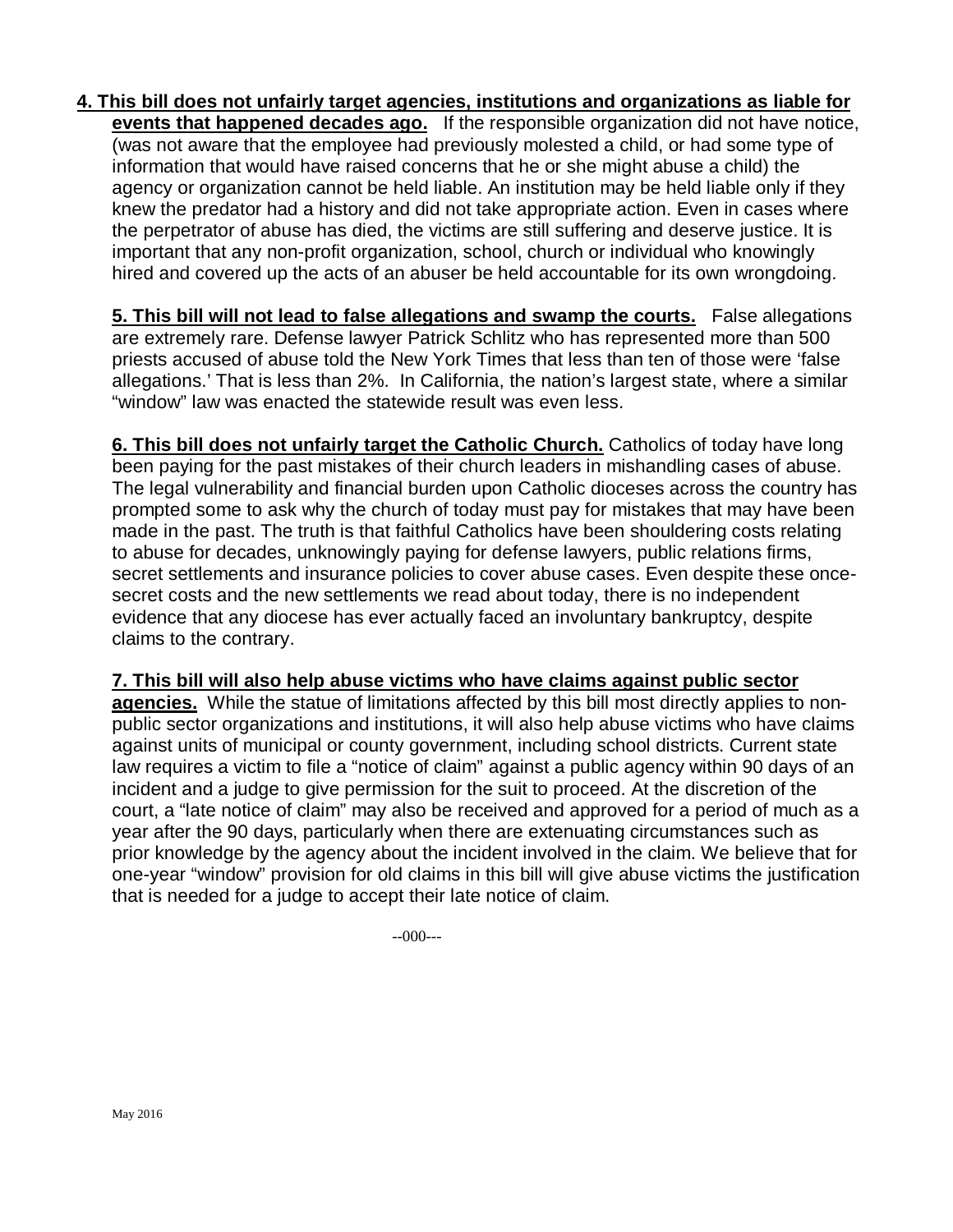

**STATE OF NEW YORK OFFICE OF THE ATTORNEY GENERAL 120 BROADWAY** NEW YORK, NY 10271

**ERIC T. SCHNEIDERMAN ATTORNEY GENERAL** 

 $(212)$  416-8050

April 5, 2016

Senate Majority Leader John Flanagan **Room 330 State Capitol Building** Albany, NY 12247

Assembly Speaker Carl E. Heastie LOB 932 Albany, NY 12248

Dear Majority Leader Flanagan and Speaker Heastie:

As the state's top law enforcement officer, it is my job to ensure equal justice for all New Yorkers – especially the most vulnerable among us.

No one is more vulnerable than children who have been the victims of sexual abuse. Yet, New York remains one of just four states - along with Alabama, Georgia and Mississippi - that denies victims their day in court, and allows those who prey on children to walk away unpunished. That is because our unreasonably restrictive statutes of limitations currently prevent many of these abusers from being held accountable for their actions in a court of law.

New York's prosecutors are currently barred from pursuing criminal charges for many of these heinous crimes after a victim turns 23. Our current law even prevents victims of childhood sexual abuse from pursuing civil cases after they turn 23. This is unconscionable, and must be addressed during this year's legislative session.

One-in-4 girls and 1-in-6 boys are sexually abused before the age of 18, according to research by the Centers for Disease Control and Prevention. But for many victims, the full memory of childhood abuse is often suppressed for decades – or victims are too overcome by fear and shame to report their abusers until they find the strength and support they need in adulthood. We must not allow our justice system to further victimize our fellow New Yorkers.

 $\frac{1}{2} \frac{1}{\sqrt{2}} \frac{1}{\sqrt{2}} \frac{1}{\sqrt{2}} \frac{1}{\sqrt{2}} \frac{1}{\sqrt{2}} \frac{1}{\sqrt{2}} \frac{1}{\sqrt{2}} \frac{1}{\sqrt{2}} \frac{1}{\sqrt{2}} \frac{1}{\sqrt{2}} \frac{1}{\sqrt{2}} \frac{1}{\sqrt{2}} \frac{1}{\sqrt{2}} \frac{1}{\sqrt{2}} \frac{1}{\sqrt{2}} \frac{1}{\sqrt{2}} \frac{1}{\sqrt{2}} \frac{1}{\sqrt{2}} \frac{1}{\sqrt{2}} \frac{1}{\sqrt{2}} \frac{1}{\sqrt{2}} \frac{$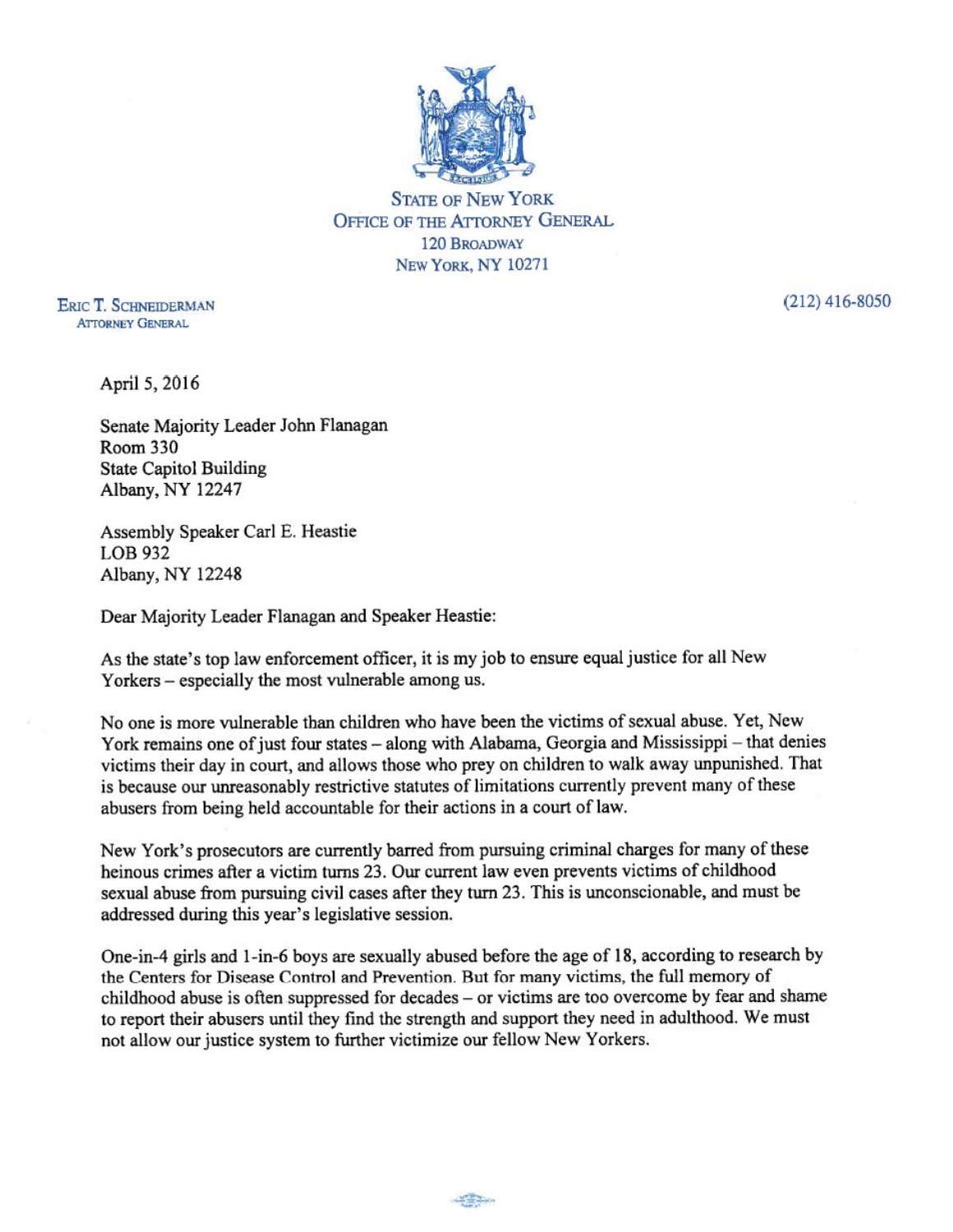I have long supported extending the statutes of limitations in child sex abuse cases. As a state senator, I voted for a bill that eliminated the statute of limitations for first degree rape and other high-level felony sex offenses. I also co-sponsored legislation in the Senate that would have further extended the statutes of limitations for other sex offenses committed against a child.

The Legislature has discussed and debated this issue for years, and now it is time to act. Prosecutors must be empowered to deliver justice in these cases. And by denying child sexual abuse victims their day in court, we are denying them their right to equal justice under law.

Sincerely,

Ein T. Schen

Eric T. Schneiderman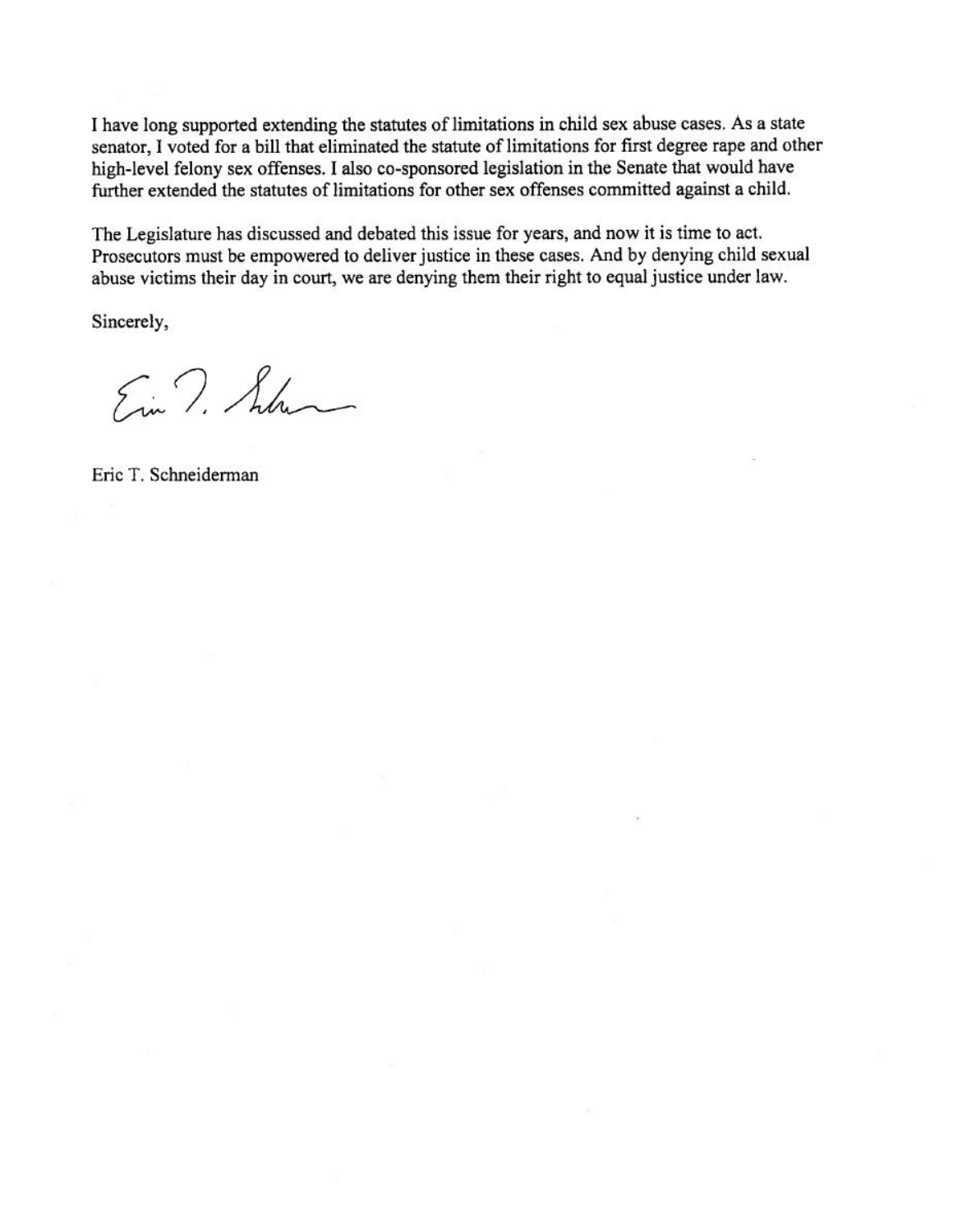#### LOBBYING TIPS

#### **Prior to Albany Day**:

- 1. Study the materials. Know the issues and the arguments for and against.
- 2. Look at their website by going into the NY Senate or NY Assembly website.
- 3. When making appointments, try to get one with the legislator and not the aide. It may not be possible with the legislator if they are in session, in which case try for an appointment with the legislative aide.
- 4. Don't assume familiarity with the bill or the issue.

#### **Before the meeting**:

- 1. Allow time to go through security. Have your photo I.D. handy. Don't bring pocket knives scissors or closed packages.
- 2. Be on time. Allow time between appointments to jot down notes and or get to the next appointment.
- 3. Designate the group leader and divide up who will make what points.
- 4. Designate a note taker (particularly to note what the legislator says, not what we say)

#### **In the meeting itself**:

- 1. Introduce yourselves, your organization, where you are from especially if you are a constituent. If you have any connection to the legislator's background, mention it briefly.
- 2. Group leader should lead the discussion, and let each participant speak about the issue they have agreed to articulate.
- 3. Give copy of the bill to the Legislator or Aide. Ask what his/her position is on the bill. Explain why you support it. It's not helpful to fight; polite discussion of views is called for; you are there to inform him/her about your position. Make the main points clearly and succinctly. In the case of this bill, the biggest objections to this bill seem to be:
	- a. The window (retroactively removing SOL or removing them at all) Note: many of these same legislators voted to remove the SOL for crimes or rapes in 2006.
	- b. The public/private issue
	- c. The memory/false memories issue, and
	- d. For Catholics influenced by the bishops, it's the bankruptcy issue. But in the end it's also, and maybe most importantly, the pressure the Catholic Church can bring to bear on votes for candidates in the district of those who support this bill.

Be very clear about your arguments on these issues going in. passion on the moral  $\&$  the ethical aspect can be addressed.